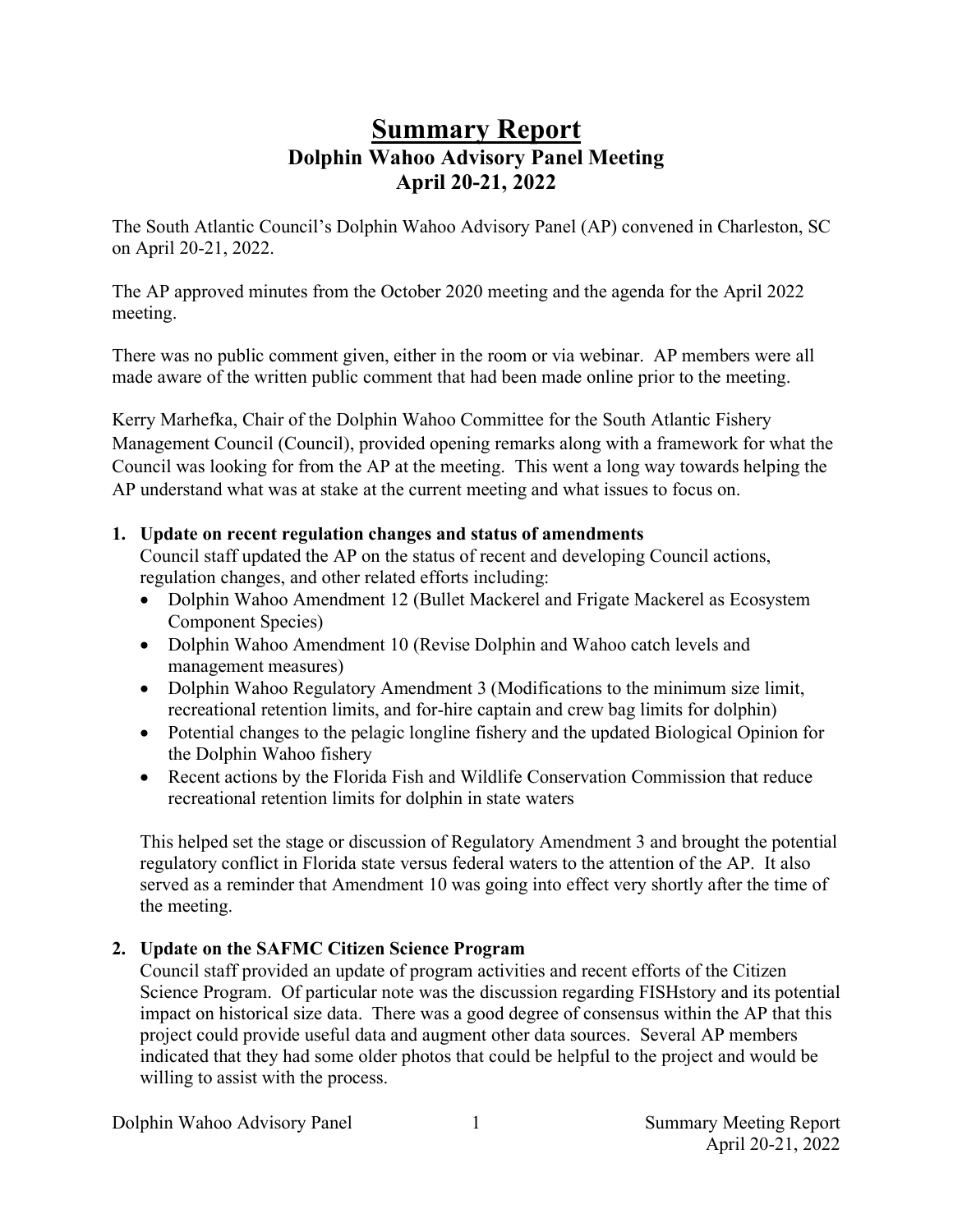#### **3. Fishery Performance Report update for dolphin**

With input from the APs, Fishery Performance Reports (FPRs) have been developed for several fish species managed by the Council. The intent of the FPRs is to assemble information from AP members' experience and observations on the water and in the marketplace to complement scientific and landings data. Council staff provided an overview of landings trends as well as other background information and the AP focused their input based on a series of discussion questions from which the FPR for dolphin was developed. This sparked a very spirited discussion amongst the AP members. There was participation from all present members throughout the discussion, including those that had joined via webinar. A copy of the full report as well as other FPRs, including the previously completed FPRs for dolphin and wahoo can be found at: [https://safmc-shinyapps.shinyapps.io/FPRAll/.](https://safmc-shinyapps.shinyapps.io/FPRAll/)

#### **4. Regulatory Amendment 3 – Modifications to the minimum size limit, recreational retention limits, and for-hire captain and crew bag limits for dolphin**

Regulatory Amendment 3 contains actions that would potentially increase the applicable geographic range of the 20 inch minimum size limit for dolphin, modify recreational bag and vessel limits for dolphin, potentially with varying limits by mode (i.e. private vessels, charter vessels, and headboats), and reduce or remove captain and crew bag limits for dolphin onboard charter vessels. The amendment is in the early stages of development. It was approved for scoping at the Council's March 2022 meeting, but scoping will not occur until after the Council's next review of the amendment at their June 2022 meeting in Key West, Florida.

Council staff provided an overview of the development and status of the amendment. The AP reviewed all potential actions currently being considered in the amendment, providing the following comments and recommendations:

### **General comments:**

- From the FL perspective, the stock is a shared stock and everyone should make a compromise.
- Dolphin are so migratory that each region is sharing the same stock. What happens in one region impacts another.
- Fish outside of the EEZ are going to be targeted by other fleets. The Council is not able to manage all of the major fisheries for dolphin due to the international nature of the fishery.
- If limits are reduced, that is going to affect NC charter business whereas that may not be the case for most charter businesses in FL.
- Private and charter vessels could be treated differently rather than split up geographically.
	- o Given large portion of harvest from private vessels, that may need to be the focus if any meaningful harvest reductions are made.
- In SC, have seen decline in quality (size) of the fish. Want to increase the average size of the fish landed.
- In GA, the dolphin fishery is predominantly private recreational (i.e. harvest is largely driven by private vessels).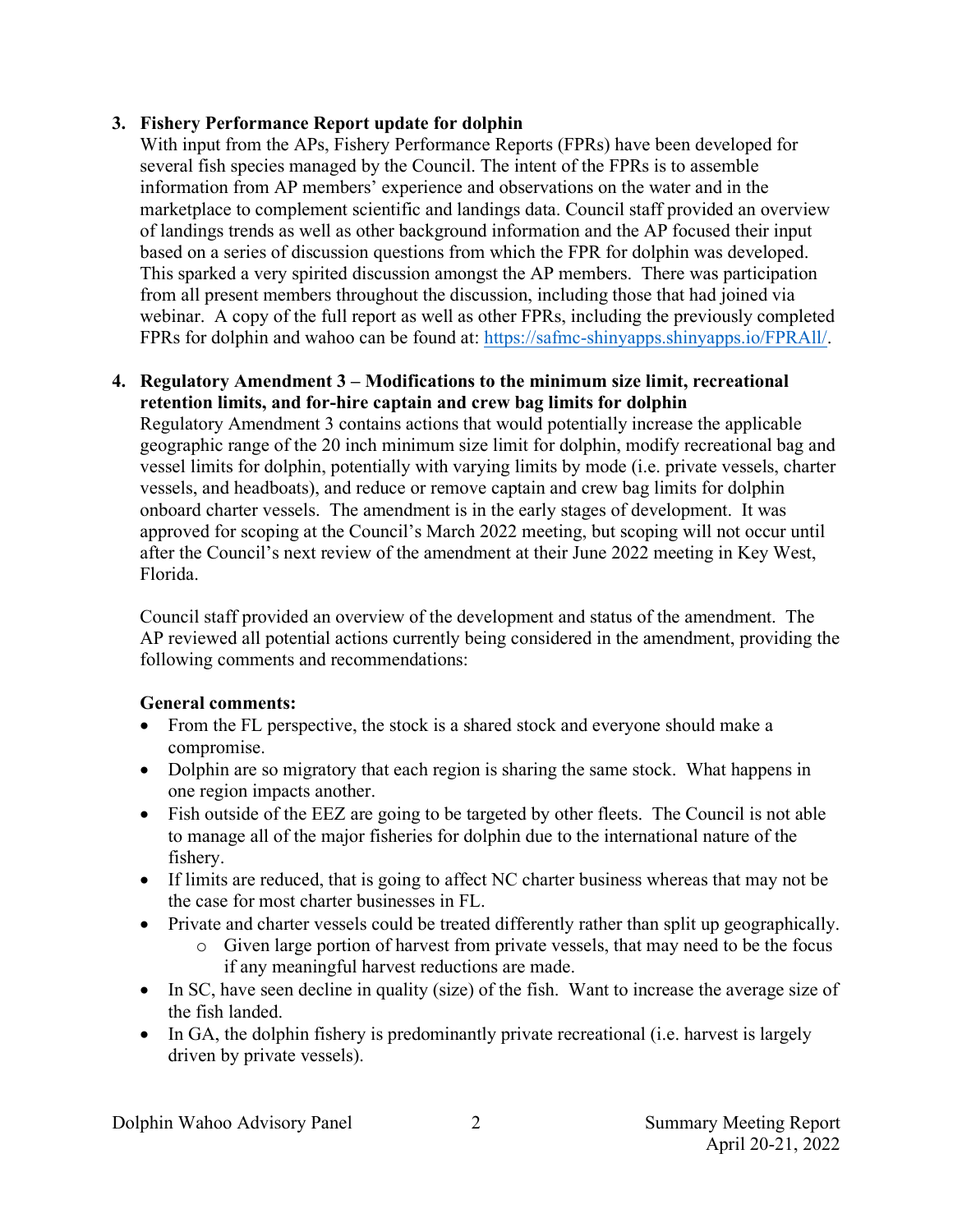### **Modify the applicable geographic range of the minimum size limit for dolphin Comments:**

- Those from states where a 20" minimum size for dolphin is already in place widely supported the expansion of that 20" minimum size limit northward throughout the range of the species.
- This concept met stiff resistance in discussion from those operating charter boats in North Carolina, as it would have a damaging effect on the "bailer" dolphin fishery, which supports these operators through the summer season.
- Arguments offered by AP members **in support** of extending the 20" minimum size limit north of the NC/SC state line:
	- o Florida, Georgia, and South Carolina are allowing more dolphin to get to spawning size by releasing fish under 20".
	- o The minimum size limit is a marginal but preventative conservation measure. It allows the fish to attain maturity and potentially spawn before being harvested.
	- o There is not much meat yield on a dolphin less than 20". Allowing the fish to grow larger before being harvested would be a better use of the fish.
	- o A minimum size limit discourages targeting of very small fish.
- Arguments offered by AP members **against** extending the 20" minimum size limit north of the NC/SC state line:
	- $\circ$  Will imperil the NC charter boat fleet during the summer, clients will lose interest and less trips will be booked. Also will add a potential reason to receive a ticket if a "short" fish accidentally ends up in the fish box.
	- o Florida takes the majority of the recreational/for-hire catch of dolphin, even with a 20" minimum size.
	- o Not much is known about the potential mortality of released "short" dolphin, it is perceived that keeping a shorter one could be less harmful to the stock than "culling" through "short" fish to get to a particular length of fish of legal size.
	- o Even with the directed "bailer" fishery in the for-hire sector in NC, the average length of a dolphin landed is still 23". There is self-policing that minimizes small fish that are harvested, particularly for charter boats.
- It was noted that a minimum size limit would likely have little to no effect on the commercial fishery since the hook sizes and the gear typically used limits the number of smaller fish that are caught.
- A motion was made to recommend extending the 20" minimum size limit northward through Maine. When it came to a vote, the result was a deadlock, with one AP member choosing to abstain.

## **Recommendations:**

- Consider extending the size limit to be consistent across the entire management unit.
- Do not make changes to the size limit.
- A 20" minimum size limit could have a provision for a certain number of fish in the bag or vessel limit that could potentially be short of that size.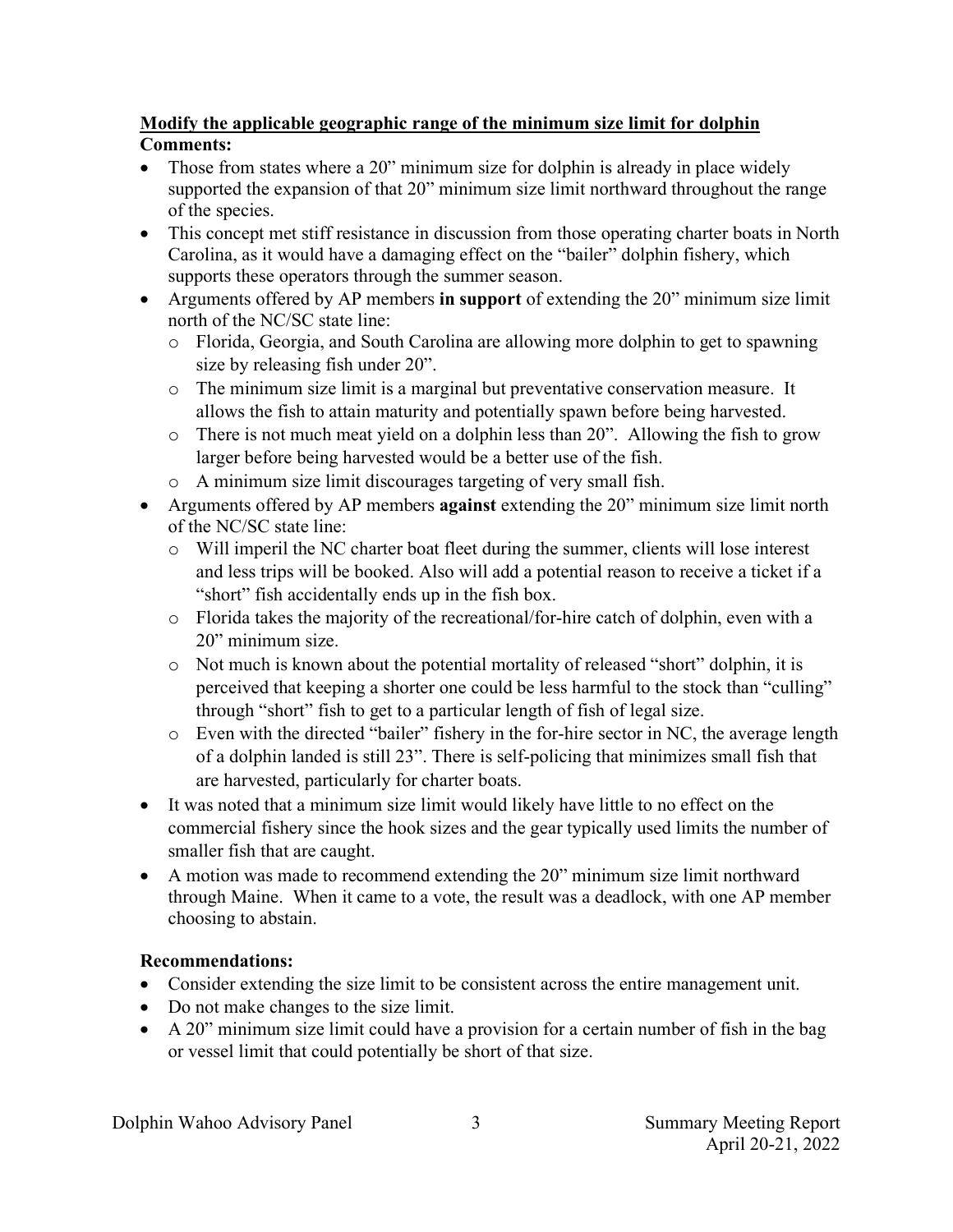- o This approach could minimize the impacts on the for-hire sector while also incurring some of the benefits of a size limit such as discouraging targeting of small fish (i.e. a hybrid approach).
- Consider potential variation between size limits onboard for-hire and private vessels.

### **Modify the daily recreational bag limit for dolphin**

### **Comments:**

- It was stated by several AP members from throughout the region that the disparity between the landings from the private recreational fleet and the for-hire fleet was massive. The data presented to the AP underlined this sentiment, as the last 5 years showed the private recreational fleet taking 83% of estimated total recreational landings and 79% of total dolphin landings overall.
- It was noted that the data are now more accurate for the for-hire fleet than it is for the private recreational fleet since for-hire operators are working under electronic reporting mandates.
- Several AP members stated that the for-hire sector would be hurt more by a reduction in daily bag limits than would the private recreational boats.

### **Recommendations:**

- If limits are changed, consider higher limits for charter vessels than private vessels.
	- o Help protect the viability of the charter industry by maintaining an incentive for customers to book trips while also encouraging buy-in if other measures are considered.
	- $\circ$  If the bag limit is changed for charter vessels, change the bag limit onboard headboat vessels to the same number of fish.

### **Modify the recreational vessel limit for dolphin**

#### **Comments:**

- It was noted that while the for-hire industry takes less than 20% of the landings, they do catch more dolphin per trip than the private recreational fleet.
- There was consensus from all AP members that the headboat catch of dolphin was insignificant with regards to the ACL and headboats should continue to not have a vessel limit.

### **Recommendations:**

- Do not implement a vessel limit for headboats.
- Several AP members advocated for a higher vessel limit for charter boats than for private recreational vessels. There was no opposition stated to this concept. It was perceived that this would not be nearly as big a burden on private recreational anglers as it would be on for-hire vessels.
- If the vessel limit is changed, maintain a limit divisible by 6.